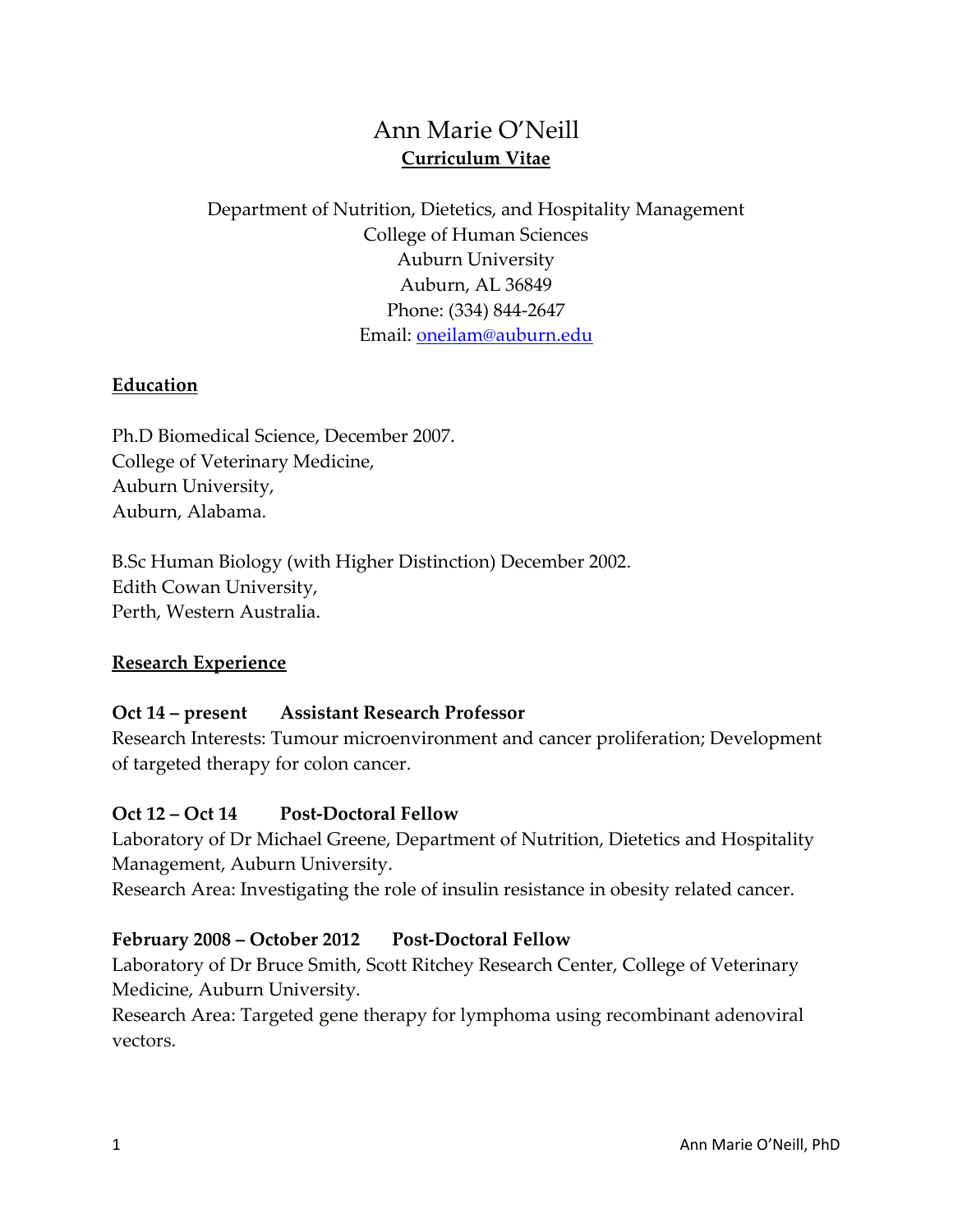### **August 2003 – December 2007**

PhD Student, laboratory of Dr Sandra Ewald, Department of Pathobiology, College of Veterinary Medicine, Auburn University. Dissertation Title: "Polymorphism in chicken immune response genes and resistance to disease"

#### **Honors and Fellowships**

2003 - Cellular and Molecular Biosciences Graduate Research Fellowship, Auburn University 2000 - Inducted to the Golden Key International Honors Society

#### **Professional Memberships**

Associate Member, American Association for Cancer Research

#### **Grants Awarded**

2006 -Doctoral Student Stipend Award (\$6,500), Pathobiology Graduate Advisory Committee, Auburn University

2012 American Kennel Club Canine Health Foundation: (\$118,900), Evaluation of a conditionally replicative adenoviral vector for the treatment of canine osteosarcoma.

#### **Student Research Supervision/Instruction**

#### **Professional (DVM)**

Nicole McAdams (2012): Use of an Adenoviral Vector to Deliver E Coli Purine Nucleoside Phosphorylase to Canine Melanoma and Mammary Gland Tumor Cells.

#### **Graduate**

Bulbul Ahmed (Current): Microenvironmental Stimulation of Obesity-linked Patientderived Colon Cancer Tumor Growth

Michael Wayne (2013-2015): Biological mechanisms underlying the link induced obesity and accelerated tumour growth in animal models of human colon cancer.

Sun Yi (2010 -2011): Effect of Lactate on Cancer Cells.

Farruk ML Kabir (2009): Targeted Gene Therapy via Cell Surface Integrins for Canine Lymphoma. Won Best Poster Award, Phi Zeta Research Day, CVM, Auburn University 2009.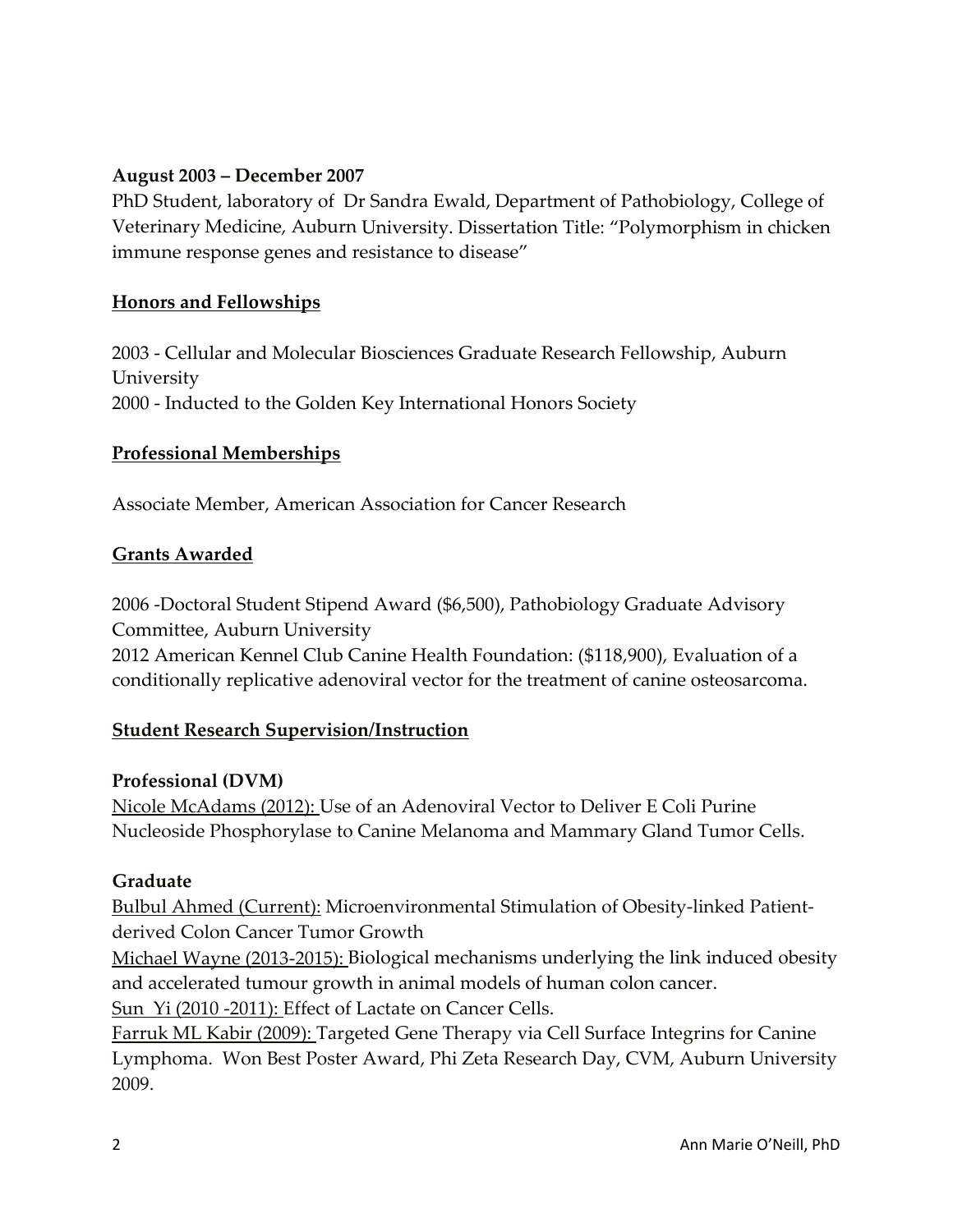# **Undergraduate**

Sydney Branum (2016): Examining proliferation of melanoma and breast cancer cells as a result of insulin resistance.

Sarah Bode and Julia Botcher (2013): Evaluation of growth of cancer cells in presence of adipocytes.

Jeffrey Haney (2011-2012): Analysis of effects of tumor specific protein on canine lymphoma cells.

Brittany Greening (2010): Transfection of Lymphoma Cell Lines to Evaluate Tumor Specific Promoters.

Matt Boothe (2010): Induction of Dendritic Cells from subset of Peripheral Blood lymphocytes.

Denise Gerrity (2009-10): Targeted Gene Therapy via CD40 for Treatment of Canine Lymphoma. Won 1<sup>st</sup> place award, Undergraduate Research Forum, Auburn University, Spring 2010.

# **Teaching Experience**

# **Undergraduate** Fall 2013, Spring 2014.

NTRI 2000 Nutrition and Health

This is a core class for all students in the College of Human Sciences, and is designed to provide students with a basic understanding of the relationship between nutrition and health.

## **Graduate** Fall 2010, Fall 2011.

VBMS 7530 Experimental Techniques in Molecular and Cellular Biology Co-taught both lecture and laboratory sections on cell culture and cell transfection.

# **Peer reviewed publications**

Obesity induced insulin resistance contributes to increased tumor growth in mouse models of human colon cancer. O'Neill AM, Burrington CM, Gillaspie EA, Lynch DT, Horsman MJ and Greene, MW. *Cancer Lett*. 2016. (Submitted).

Greene MW, Gillaspie E, Burrington CM, **O'Neill AM,** Lynch DT, Dauchy RT, Blask DE, Tirell PC, Reis B and Horsman MJ. Development and characterization of a novel congenic rat strain for obesity and cancer research. *Mol Cancer Ther*; 2016. (Under revision).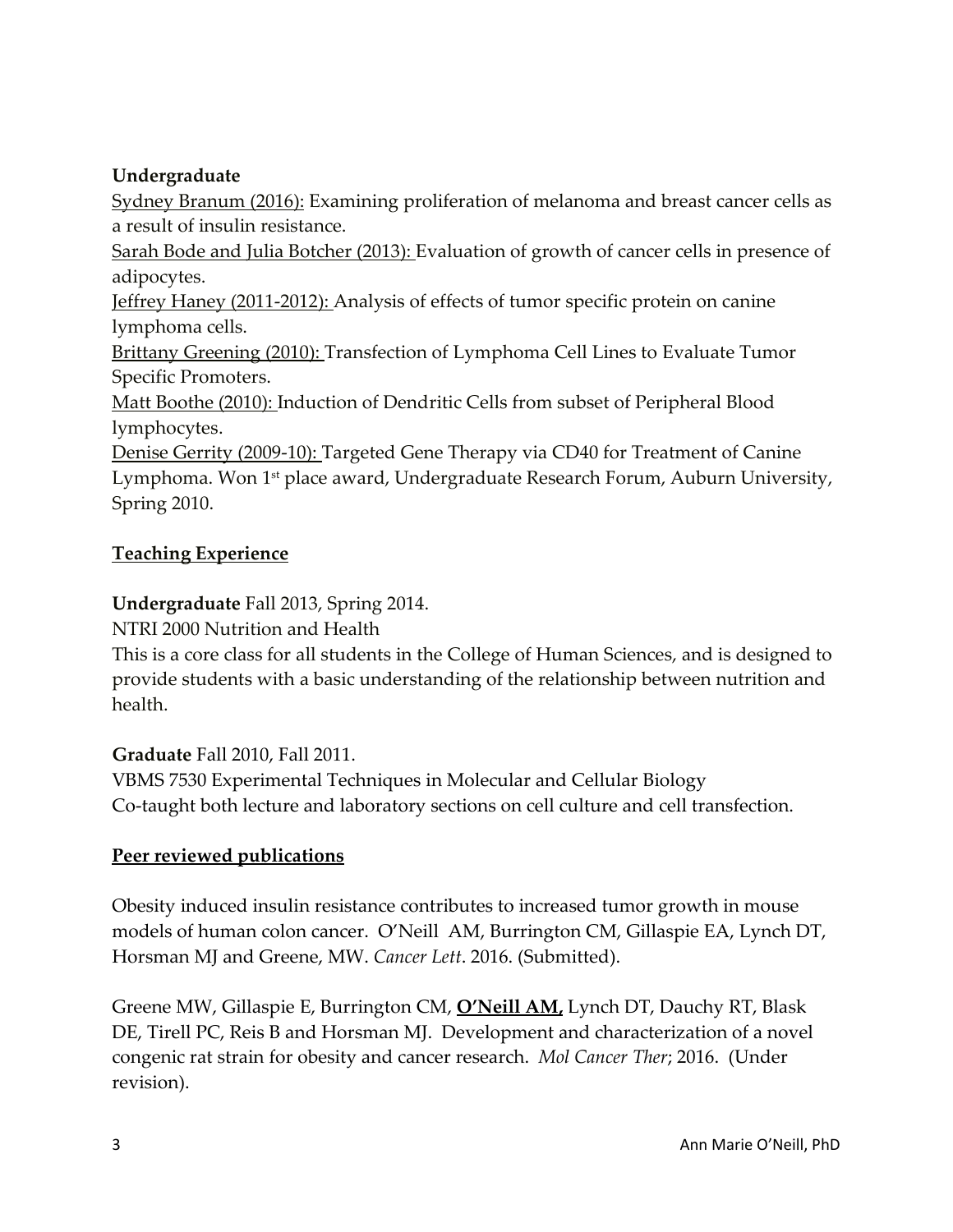Luo Y, Burrington C, Zhang J, Graff E, Judd R, Suksaranjit P, Kaewpoowat Q, Davenport S, **O'Neill AM,** and Greene M. Metabolic phenotype and adipose and liver features in the high fat Western diet-induced mouse model of obesity-linked NAFLD. *Am J Physiol Endocrinol Metab* 2016; 310 (6):E418-E439.

**O'Neill AM,** Smith AN, Spangler EA, Whitley EM, Schleis SE, Bird RC, Curiel DT, Thacker EE, Smith BF. Resistance of canine lymphoma cells to adenoviral infection due to reduced cell surface RGD binding integrins. *Cancer Biol Ther* 2011; 11: 651-658.

**O'Neill AM,** Livant, EJ and Ewald, SJ. Interferon- $\alpha$  Induced Inhibition of Infectious Bursal Disease Virus in Chicken Embryo Fibroblast Cultures Differing in Mx Genotype *Avian Dis* 2010; 54 (2): 802-806.

Thacker EE, Nakayama M, Smith BF, Bird RC, Muminova Z, Strong T, Timares L, Korokhov N, **O'Neill AM**, de Gruijl TD, Glasgow JN, Tani K and Curiel DT. A genetically engineered adenovirus vector targeted to CD40 mediates transduction of canine dendritic cells and promotes antigen-specific immune responses *in vivo*. *Vaccine* 2009: 27(50): 7116-7124.

**O'Neill AM, Livant EJ, Ewald SJ. The chicken BF1 (classical MHC class I) gene shows** evidence of selection for diversity in expression and in promoter and signal peptide regions. *Immunogenetics* 2009; 61(4):: 289-302.

## **Book Chapters**

Lutful Kabir, F, **O'Neill, AM,** Smith, BF, Bird, RC.(2013). Canine breast cancer and lymphoma as models in cancer research. In SA Murray (ed.), Animal Models of Cancer Research, (pp 69-86). Hauppauge NY: Nova Science Publishers.

## **Papers/Abstracts at International / National / State / Local professional meetings:**

Reece J, Luo Y, Wayne M, Crouch I, **O'Neill AM,** Greene MW. Meal timing aids in reducing the detrimental metabolic effects of a Western Diet. 9th Annual Boshell Research Day, Auburn University, Auburn, Alabama Feb 26, 2016.

Kothari V,Tornabene T, Luo Y, **O'Neill AM,** Greene MW, Matthews S, Thangiah G, Jeganathan R. High Fat and Sugar in the mouse brain. 9th Annual Boshell Research Day, Auburn University, Auburn, Alabama Feb 26, 2016**.**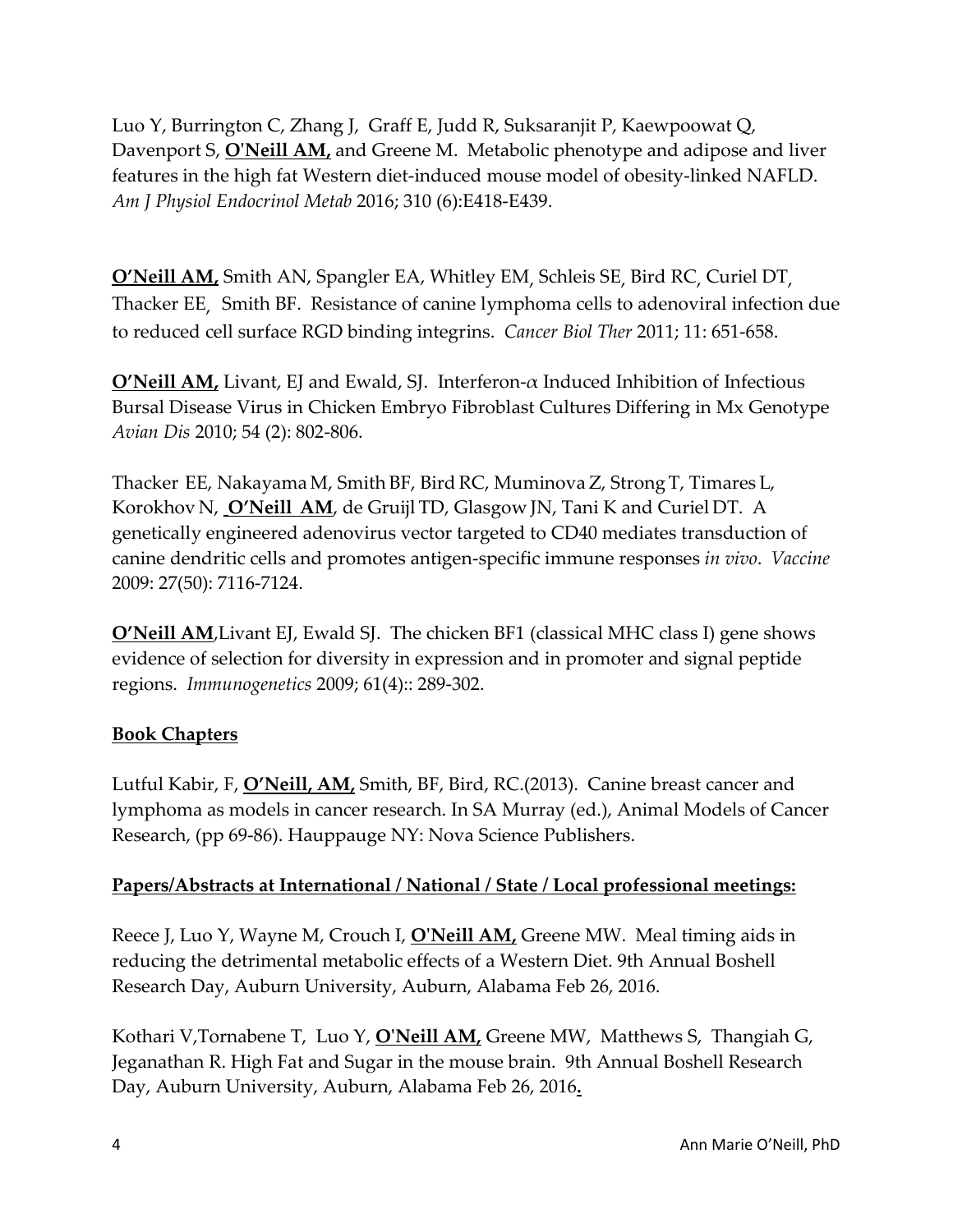Greene MW, Woodie L, Luo Y, Suppiramaniam V**, O'Neill AM.** Role of Western diet in maladies of the gut, liver, adipose tissue and brain. 9th Annual Boshell Research Day, Auburn University, Auburn, Alabama Feb 26, 2016.

**O'Neill AM**, Greene MW, Gillaspie E Burrington CM and Horsman MJ. High fat Western diet-induced obesity contributes to colon cancer growth. AURIC Cancer Research Meeting, Auburn, Alabama, August 28-29, 2015. (Podium Presentation).

**O'Neill AM**, Greene MW, Gillaspie E Burrington CM and Horsman MJ. Western diet contributes to increased tumour growth in a mouse model of human colon cancer. Boshell Research Day, Auburn University, Auburn, Alabama, 28 Feb, 2014

**O'Neill AM**, Greene MW, Gillaspie E Burrington CM and Horsman MJ. Obesity induced insulin resistance contributes to increased tumor growth in a mouse model of human colon cancer.Diabetes Research Day , UAB, Birmingham, Alabama, May 7, 2013,

**O'Neill AM,** Greene MW, Gillaspie E, Burrington, CM. Obesity induced insulin resistance contributes to increased tumor growth in a mouse model of human colon cancer. Metabolic Signaling and Disease, Cold Spring Harbor Laboratory, Cold Spring NY, USA, August 13- 17 2013.

Greene MW, Gillaspie E, Burrington CM, Lynch DT, Dauchy RT, Blask DE, **O'Neill AM**. Development and characterization of a novel congenic rat strain for obesity and cancer research. Metabolic Signaling and Disease, Cold Spring Harbor Laboratory, Cold Spring NY, USA, August 13- 17 2013.

**O'Neill AM,** Curiel DT and Smith BF. Enhanced transduction of fiber modified Ad in Canine lymphoma cell lines.  $14^{th}$  Annual Meeting American Society of Gene and Cell Therapy, Seattle WA, USA, May 18-21, 2011.

**O'Neill AM,** Kabir FLM, Curiel DT, Timares L and Smith BF. Induction of Cell Surface Integrins in Lymphomas and Potential Applications to Gene Therapy. 13<sup>th</sup> Annual Meeting American Society of Gene and Cell Therapy, Washington DC, USA, May 19-22, 2010.

**O'Neill AM,** Smith AN, Bird RC, Curiel DT and Smith BF. Towards CD40 Targeted Canine Lymphoma Therapy. Genes, Dogs & Cancer: 5th International Canine Cancer Conference, Orlando, Florida, USA, February 13 - 15, 2009.